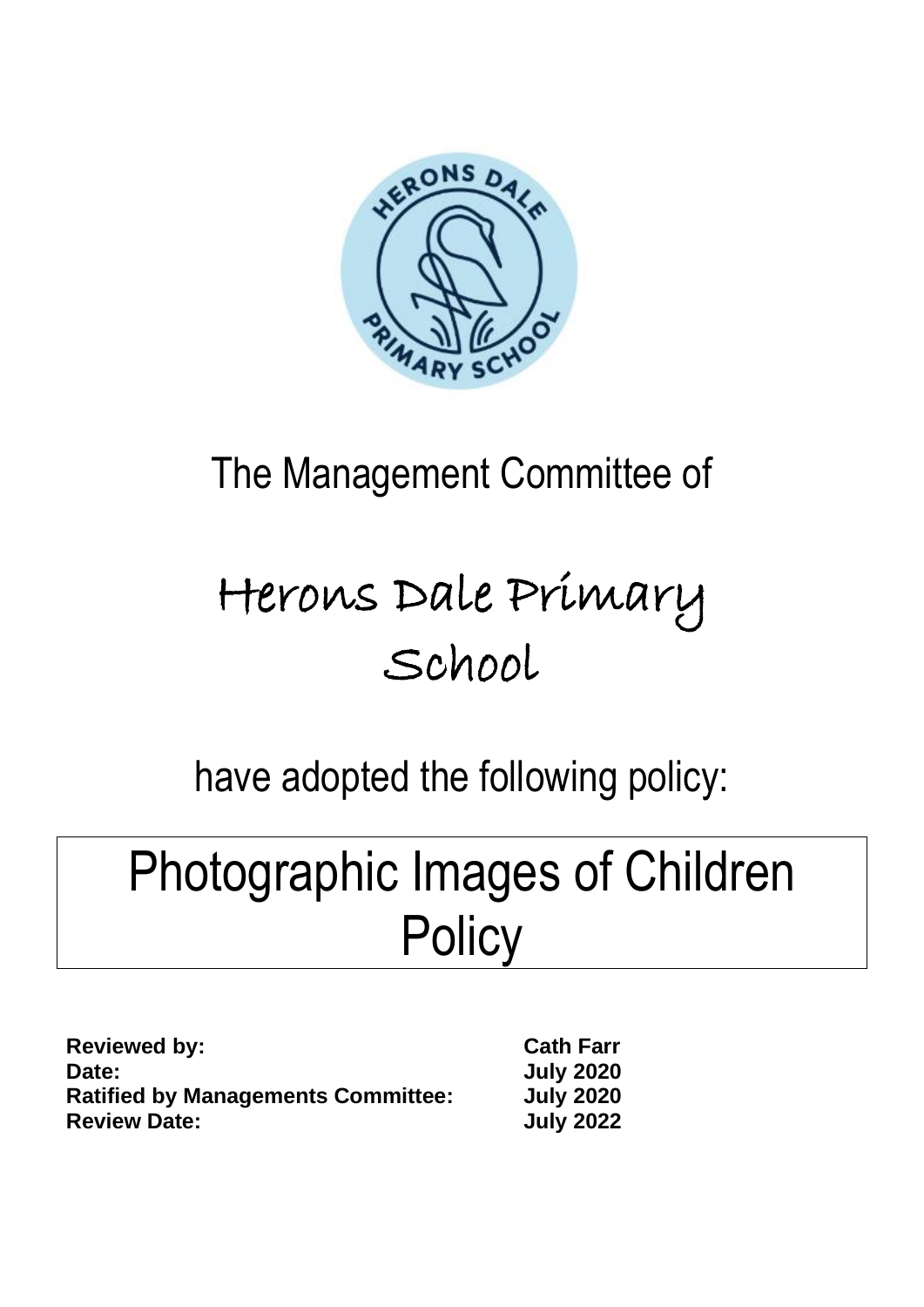### **Scope and definitions**

The purpose of this policy is to set out general rules about the capture and distribution of images and photographs of children and to give staff and parents guidelines on the subject. It applies to activities on school premises or as part of off-site events or trips.

"Image capture", "photography" and "videoing" refer to any kind of image capture, still or moving, obtained by any photographic device including still image cameras, video cameras, webcams, tablets, mobile phones and any other type of image capture device not specified here, whether digital or not, using technology existent at this time or in the future. The storage of such images includes film negative, film positive (e.g. transparencies and slides, movies, etc.), photographic paper, digital media, magnetic tape and any other kind of storage method able to be used for the storage of images, still or moving, available now or in the future.

This relatively short policy is part of our strategy for safeguarding children within our care. It should be read in conjunction with our other policies, notably:

- E-safety
- Mobile Phones and Electronic Devices
- **Safeguarding**
- Anti-Bullying

#### **General principles for staff**

Every reasonable effort must be made to minimize risk of inappropriate capture and distribution of photos and images. This includes:

- Securing parental consent for the use of images of their children
- Not using photographs of children or staff who have left the school without their consent
- Ensuring that children's names, or other personal information, are not used alongside images in publicly available material
- Not using an image of any child who is subject to a court order
- Storing images securely and accessible only by those authorised to do so
- Storing images securely (whether physical or digital) with appropriate access controls
- Any photographs or non-digital media must be stored under lock and key.
- Ensuring staff are appropriately informed about this policy
- Only using school equipment to record images . Staff are never to use their mobile phones
- Images should not be stored on unencrypted portable equipment such as laptops, memory sticks and mobile phones.
- Hard copies of images should not be taken away from school premises unless in a locked container.

### **Photography and image capture in school**

Images of children may be captured as part of the educational process. Recordings of pupils for school purposes will only ever be taken using official school equipment or by a designated external professional. Staff must not take or transmit any recording of pupils on any personal device. Staff should also be aware that taking photographs of colleagues using personal devices should only happen with the permission of that member of staff.